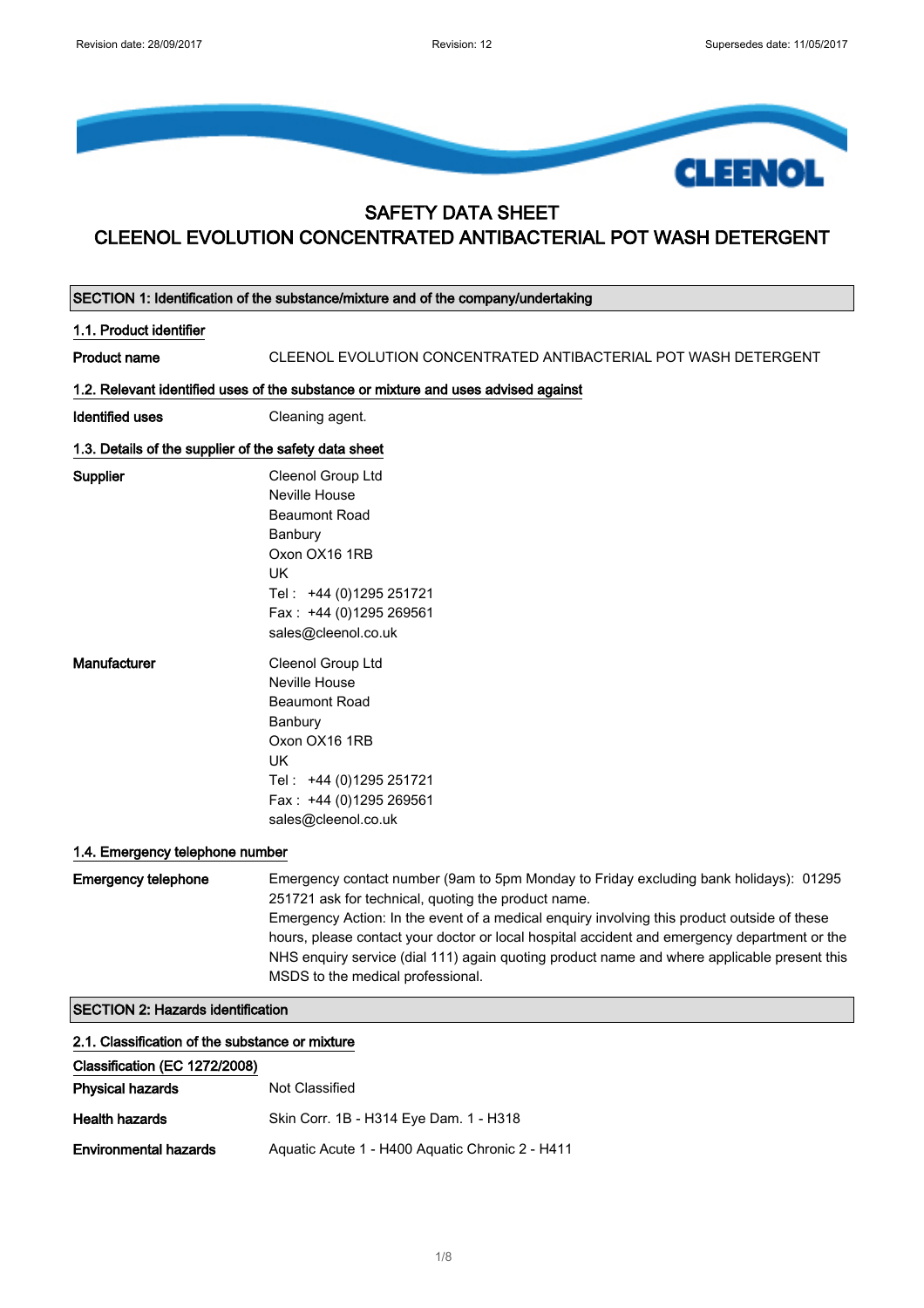Classification (67/548/EEC or Xi;R38,R41. 1999/45/EC)

#### 2.2. Label elements

| Pictogram                                                   |                                                                                                                                                                                                                                                                                                                                                                                                                                                                                                                                                                                                                                                                                                                                                                       |  |
|-------------------------------------------------------------|-----------------------------------------------------------------------------------------------------------------------------------------------------------------------------------------------------------------------------------------------------------------------------------------------------------------------------------------------------------------------------------------------------------------------------------------------------------------------------------------------------------------------------------------------------------------------------------------------------------------------------------------------------------------------------------------------------------------------------------------------------------------------|--|
|                                                             |                                                                                                                                                                                                                                                                                                                                                                                                                                                                                                                                                                                                                                                                                                                                                                       |  |
| Signal word                                                 | Danger                                                                                                                                                                                                                                                                                                                                                                                                                                                                                                                                                                                                                                                                                                                                                                |  |
| <b>Hazard statements</b>                                    | H314 Causes severe skin burns and eye damage.<br>H400 Very toxic to aquatic life.<br>H411 Toxic to aquatic life with long lasting effects.                                                                                                                                                                                                                                                                                                                                                                                                                                                                                                                                                                                                                            |  |
| <b>Precautionary statements</b>                             | P264 Wash contaminated skin thoroughly after handling.<br>P273 Avoid release to the environment.<br>P280 Wear protective gloves.<br>P280 Wear eye protection.<br>P301+P330+P331 IF SWALLOWED: Rinse mouth. Do NOT induce vomiting.<br>P303+P361+P353 IF ON SKIN (or hair): Take off immediately all contaminated clothing.<br>Rinse skin with water/ shower.<br>P304+P340 IF INHALED: Remove person to fresh air and keep comfortable for breathing.<br>P305+P351+P338 IF IN EYES: Rinse cautiously with water for several minutes. Remove<br>contact lenses, if present and easy to do. Continue rinsing.<br>P310 Immediately call a POISON CENTER/ doctor.<br>P405 Store locked up.<br>P501 Dispose of contents/ container in accordance with national regulations. |  |
| Contains                                                    | BENZALKONIUM CHLORIDE, COCOAMIDE DEA, FATTY ALCOHOL ETHOXYLATE                                                                                                                                                                                                                                                                                                                                                                                                                                                                                                                                                                                                                                                                                                        |  |
| Supplementary precautionary<br>statements                   | P363 Wash contaminated clothing before reuse.<br>P391 Collect spillage.                                                                                                                                                                                                                                                                                                                                                                                                                                                                                                                                                                                                                                                                                               |  |
| 2.3. Other hazards                                          |                                                                                                                                                                                                                                                                                                                                                                                                                                                                                                                                                                                                                                                                                                                                                                       |  |
| <b>Other Hazards</b>                                        | None                                                                                                                                                                                                                                                                                                                                                                                                                                                                                                                                                                                                                                                                                                                                                                  |  |
| SECTION 3: Composition/information on ingredients           |                                                                                                                                                                                                                                                                                                                                                                                                                                                                                                                                                                                                                                                                                                                                                                       |  |
| 3.2. Mixtures                                               |                                                                                                                                                                                                                                                                                                                                                                                                                                                                                                                                                                                                                                                                                                                                                                       |  |
| <b>COCOAMIDE DEA</b>                                        | 10-30%                                                                                                                                                                                                                                                                                                                                                                                                                                                                                                                                                                                                                                                                                                                                                                |  |
| CAS number: 68603-42-9                                      | REACH registration number: 01-<br>2119490100-53-XXXX                                                                                                                                                                                                                                                                                                                                                                                                                                                                                                                                                                                                                                                                                                                  |  |
| Classification<br>Skin Irrit. 2 - H315<br>Eye Dam. 1 - H318 | Classification (67/548/EEC or 1999/45/EC)<br>Xi;R38,R41.                                                                                                                                                                                                                                                                                                                                                                                                                                                                                                                                                                                                                                                                                                              |  |
| <b>FATTY ALCOHOL ETHOXYLATE</b><br>CAS number: 160901-19-9  | 10-30%                                                                                                                                                                                                                                                                                                                                                                                                                                                                                                                                                                                                                                                                                                                                                                |  |
| Classification<br>Acute Tox. 4 - H302<br>Eye Dam. 1 - H318  | Classification (67/548/EEC or 1999/45/EC)<br>Xn;R22. Xi;R41.                                                                                                                                                                                                                                                                                                                                                                                                                                                                                                                                                                                                                                                                                                          |  |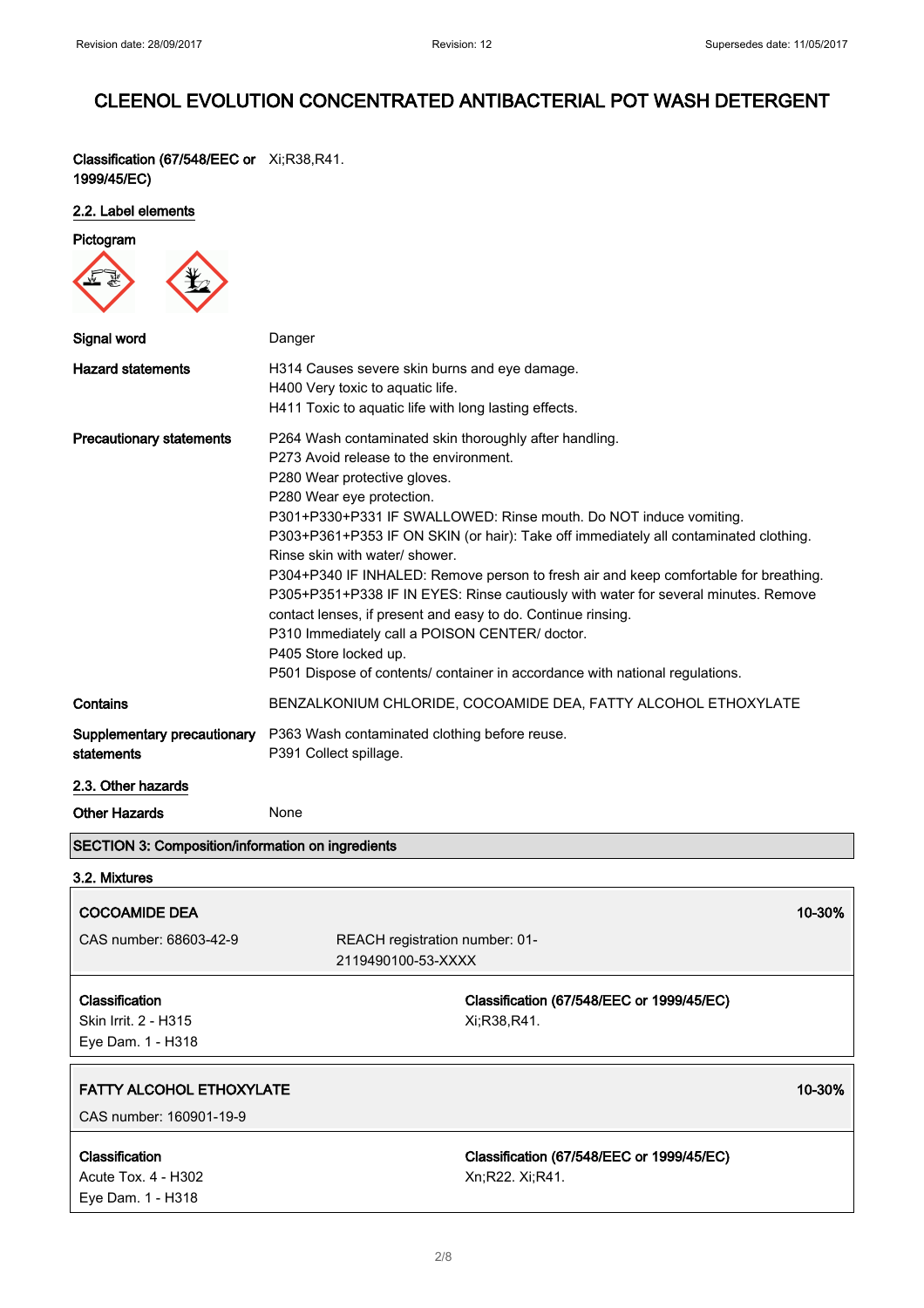| <b>BENZALKONIUM CHLORIDE</b>                                                                                                               |                                                                       | $5 - 10%$ |
|--------------------------------------------------------------------------------------------------------------------------------------------|-----------------------------------------------------------------------|-----------|
| CAS number: 68424-85-1                                                                                                                     |                                                                       |           |
| M factor (Acute) = $10$                                                                                                                    | M factor (Chronic) = $1$                                              |           |
| Classification<br>Met. Corr. 1 - H290<br><b>Acute Tox. 4 - H312</b>                                                                        | Classification (67/548/EEC or 1999/45/EC)<br>Xn;R21/22. C;R34. N;R50. |           |
| Skin Corr. 1B - H314<br>Eye Dam. 1 - H318<br>Aquatic Acute 1 - H400<br>Aquatic Chronic 1 - H410                                            |                                                                       |           |
| DIDECYL DIMETHYLAMMONIUM CHLORIDE                                                                                                          |                                                                       | 1%        |
| CAS number: 7173-51-5                                                                                                                      | EC number: 230-525-2                                                  |           |
| M factor (Acute) = $10$                                                                                                                    |                                                                       |           |
| Classification<br>Met. Corr. 1 - H290<br><b>Acute Tox. 4 - H302</b><br>Skin Corr. 1B - H314<br>Eye Dam. 1 - H318<br>Aquatic Acute 1 - H400 | Classification (67/548/EEC or 1999/45/EC)<br>C:R34 Xn:R22             |           |

The Full Text for all R-Phrases and Hazard Statements are Displayed in Section 16.

| <b>SECTION 4: First aid measures</b>                                            |                                                                                                                                                                                     |  |
|---------------------------------------------------------------------------------|-------------------------------------------------------------------------------------------------------------------------------------------------------------------------------------|--|
| 4.1. Description of first aid measures                                          |                                                                                                                                                                                     |  |
| <b>Inhalation</b>                                                               | Rinse nose and mouth with water. Get medical attention if any discomfort continues.                                                                                                 |  |
| Ingestion                                                                       | Rinse mouth thoroughly with water. Get medical attention if any discomfort continues.                                                                                               |  |
| Skin contact                                                                    | Remove affected person from source of contamination. Remove contaminated clothing. Wash<br>skin thoroughly with soap and water. Get medical attention if any discomfort continues.  |  |
| Eye contact                                                                     | Remove affected person from source of contamination. Remove any contact lenses and open<br>eyelids wide apart. Continue to rinse for at least 15 minutes and get medical attention. |  |
| 4.2. Most important symptoms and effects, both acute and delayed                |                                                                                                                                                                                     |  |
| Inhalation                                                                      | May cause respiratory irritation.                                                                                                                                                   |  |
| Ingestion                                                                       | May cause irritation.                                                                                                                                                               |  |
| <b>Skin contact</b>                                                             | May cause skin irritation.                                                                                                                                                          |  |
| Eye contact                                                                     | May cause eye irritation.                                                                                                                                                           |  |
| 4.3. Indication of any immediate medical attention and special treatment needed |                                                                                                                                                                                     |  |
| <b>Specific treatments</b>                                                      | Seek medical attention if irritation or symptoms persist. Symptomatic treatment                                                                                                     |  |
| <b>SECTION 5: Firefighting measures</b>                                         |                                                                                                                                                                                     |  |
|                                                                                 |                                                                                                                                                                                     |  |

#### 5.1. Extinguishing media

Suitable extinguishing media The product is not flammable. Use fire-extinguishing media suitable for the surrounding fire.

#### 5.2. Special hazards arising from the substance or mixture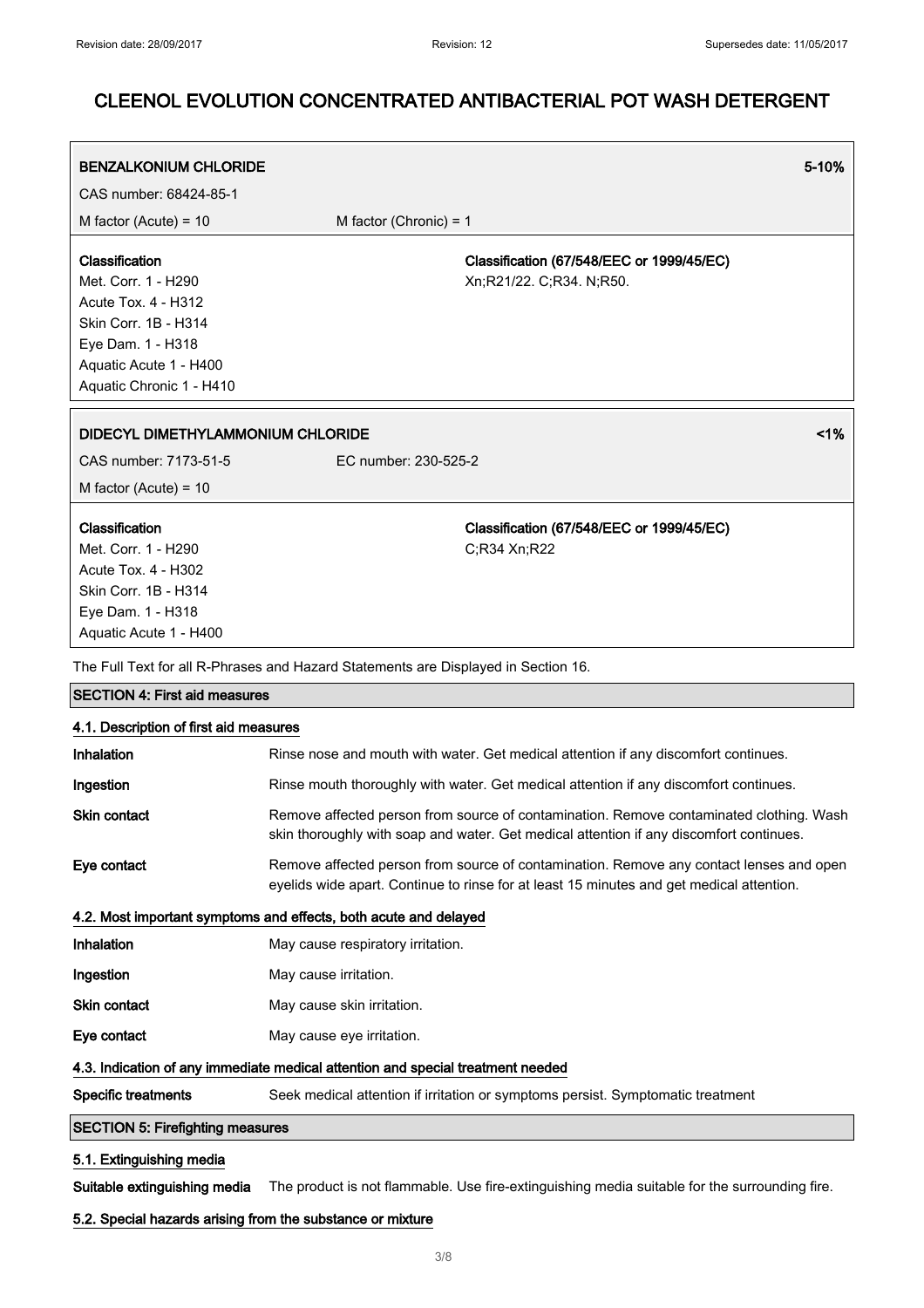| Specific hazards                                          | Burning may produce irritating, toxic and obnoxious fumes.<br>Oxides of Carbon, Nitrogen and Sulphur.                                                                                                                             |  |  |
|-----------------------------------------------------------|-----------------------------------------------------------------------------------------------------------------------------------------------------------------------------------------------------------------------------------|--|--|
| 5.3. Advice for firefighters                              |                                                                                                                                                                                                                                   |  |  |
| Special protective equipment<br>for firefighters          | Wear positive-pressure self-contained breathing apparatus (SCBA) and appropriate protective<br>clothing.                                                                                                                          |  |  |
|                                                           | <b>SECTION 6: Accidental release measures</b>                                                                                                                                                                                     |  |  |
|                                                           | 6.1. Personal precautions, protective equipment and emergency procedures                                                                                                                                                          |  |  |
| <b>Personal precautions</b>                               | Wear protective clothing as described in Section 8 of this safety data sheet.                                                                                                                                                     |  |  |
| 6.2. Environmental precautions                            |                                                                                                                                                                                                                                   |  |  |
| <b>Environmental precautions</b>                          | Avoid or minimise the creation of any environmental contamination.                                                                                                                                                                |  |  |
| 6.3. Methods and material for containment and cleaning up |                                                                                                                                                                                                                                   |  |  |
| Methods for cleaning up                                   | Stop leak if possible without risk. Absorb in vermiculite, dry sand or earth and place into<br>containers. Flush contaminated area with plenty of water. Avoid the spillage or runoff entering<br>drains, sewers or watercourses. |  |  |
| 6.4. Reference to other sections                          |                                                                                                                                                                                                                                   |  |  |
| Reference to other sections                               | See section 3,8 & 13 for further information                                                                                                                                                                                      |  |  |
| <b>SECTION 7: Handling and storage</b>                    |                                                                                                                                                                                                                                   |  |  |
| 7.1. Precautions for safe handling                        |                                                                                                                                                                                                                                   |  |  |
| <b>Usage precautions</b>                                  | Avoid spilling. Avoid contact with skin and eyes.                                                                                                                                                                                 |  |  |
|                                                           | 7.2. Conditions for safe storage, including any incompatibilities                                                                                                                                                                 |  |  |
| <b>Storage precautions</b>                                | Store in tightly-closed, original container in a dry, cool and well-ventilated place. Keep only in<br>the original container.                                                                                                     |  |  |
| Storage class                                             | Chemical storage.                                                                                                                                                                                                                 |  |  |
| 7.3. Specific end use(s)                                  |                                                                                                                                                                                                                                   |  |  |
| Specific end use(s)                                       | The identified uses for this product are detailed in Section 1.2.                                                                                                                                                                 |  |  |
| SHELF LIFE OF DILUTION<br><b>12 MONTHS</b>                |                                                                                                                                                                                                                                   |  |  |
| <b>SECTION 8: Exposure Controls/personal protection</b>   |                                                                                                                                                                                                                                   |  |  |
| 8.1. Control parameters                                   |                                                                                                                                                                                                                                   |  |  |
| Ingredient comments                                       | WEL = Workplace Exposure Limits                                                                                                                                                                                                   |  |  |
| 8.2. Exposure controls                                    |                                                                                                                                                                                                                                   |  |  |
| Protective equipment                                      |                                                                                                                                                                                                                                   |  |  |
| Appropriate engineering<br>controls                       | Not relevant.                                                                                                                                                                                                                     |  |  |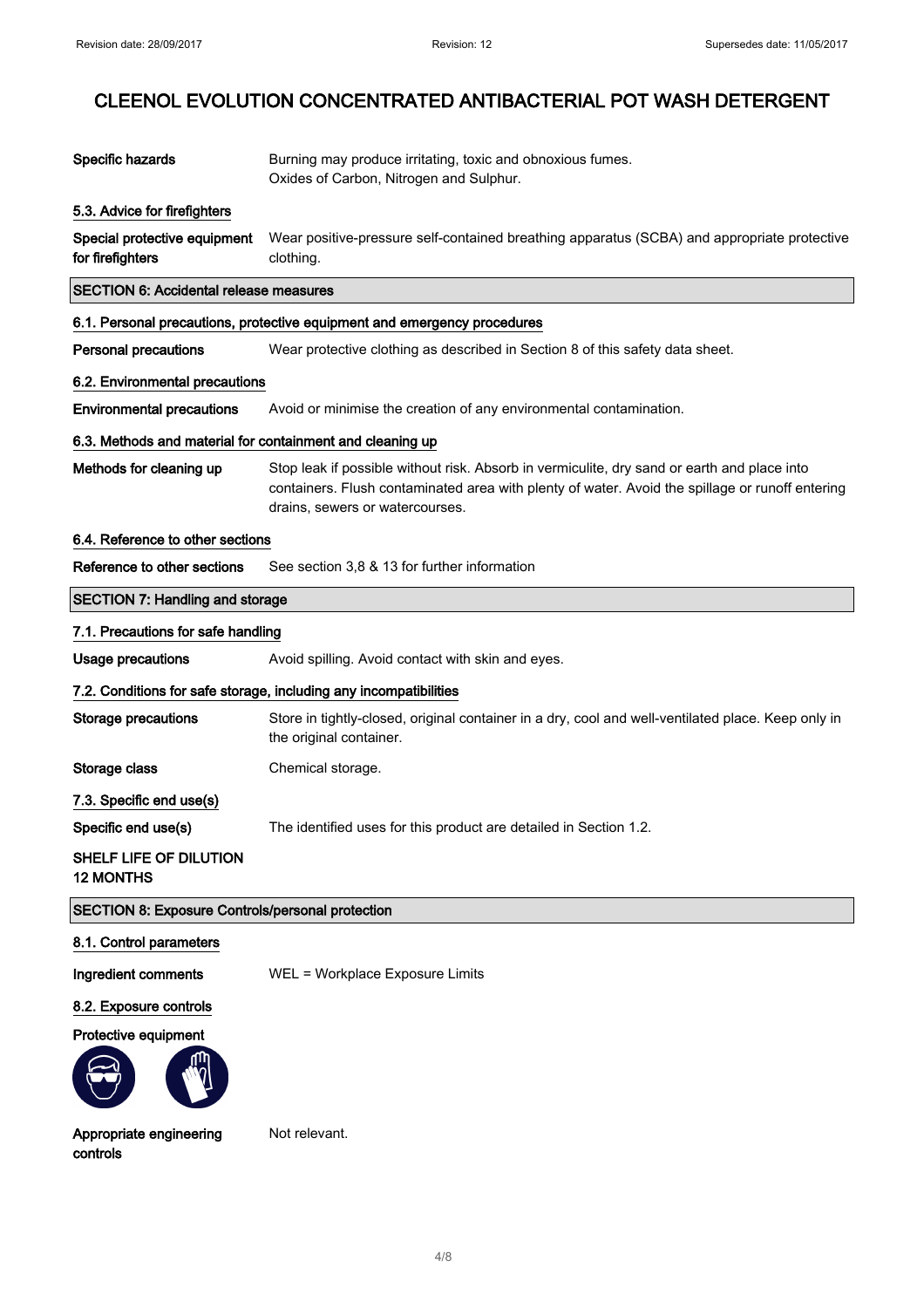| Eye/face protection               | Eyewear complying with an approved standard should be worn if a risk assessment indicates<br>eye contact is possible. Personal protective equipment for eye and face protection should<br>comply with European Standard EN166. The following protection should be worn: Chemical<br>splash goggles or face shield. |
|-----------------------------------|--------------------------------------------------------------------------------------------------------------------------------------------------------------------------------------------------------------------------------------------------------------------------------------------------------------------|
| Hand protection                   | Chemical-resistant, impervious gloves complying with an approved standard should be worn if<br>a risk assessment indicates skin contact is possible. To protect hands from chemicals, gloves<br>should comply with European Standard EN374.                                                                        |
| Other skin and body<br>protection | Wear appropriate clothing to prevent any possibility of skin contact.                                                                                                                                                                                                                                              |
| Hygiene measures                  | Do not smoke in work area. Wash at the end of each work shift and before eating, smoking<br>and using the toilet. Promptly remove any clothing that becomes contaminated. Use<br>appropriate skin cream to prevent drying of skin. When using do not eat, drink or smoke.                                          |

#### SECTION 9: Physical and Chemical Properties

| 9.1. Information on basic physical and chemical properties |                                                                                                |  |
|------------------------------------------------------------|------------------------------------------------------------------------------------------------|--|
| Appearance                                                 | Liquid.                                                                                        |  |
| Colour                                                     | Blue. Colourless.                                                                              |  |
| Odour                                                      | Characteristic.                                                                                |  |
| pH                                                         | $8 - 10$                                                                                       |  |
| Initial boiling point and range                            | 100°C @ 760 mm Hg                                                                              |  |
| <b>Relative density</b>                                    | 1.000 @ 20°C                                                                                   |  |
| 9.2. Other information                                     |                                                                                                |  |
| Other information                                          | None.                                                                                          |  |
| <b>SECTION 10: Stability and reactivity</b>                |                                                                                                |  |
| 10.1. Reactivity                                           |                                                                                                |  |
| Reactivity                                                 | No test data specifically related to reactivity available for this product or its ingredients. |  |
| 10.2. Chemical stability                                   |                                                                                                |  |
| <b>Stability</b>                                           | Stable at normal ambient temperatures.                                                         |  |
| 10.3. Possibility of hazardous reactions                   |                                                                                                |  |
| Possibility of hazardous<br>reactions                      | None known.                                                                                    |  |
| 10.4. Conditions to avoid                                  |                                                                                                |  |
| <b>Conditions to avoid</b>                                 | Avoid excessive heat for prolonged periods of time.                                            |  |
| 10.5. Incompatible materials                               |                                                                                                |  |
| Materials to avoid                                         | None known.                                                                                    |  |
| 10.6. Hazardous decomposition products                     |                                                                                                |  |
| Hazardous decomposition<br>products                        | Fire creates: Carbon monoxide (CO). Carbon dioxide (CO2).                                      |  |
| <b>SECTION 11: Toxicological information</b>               |                                                                                                |  |

### 11.1. Information on toxicological effects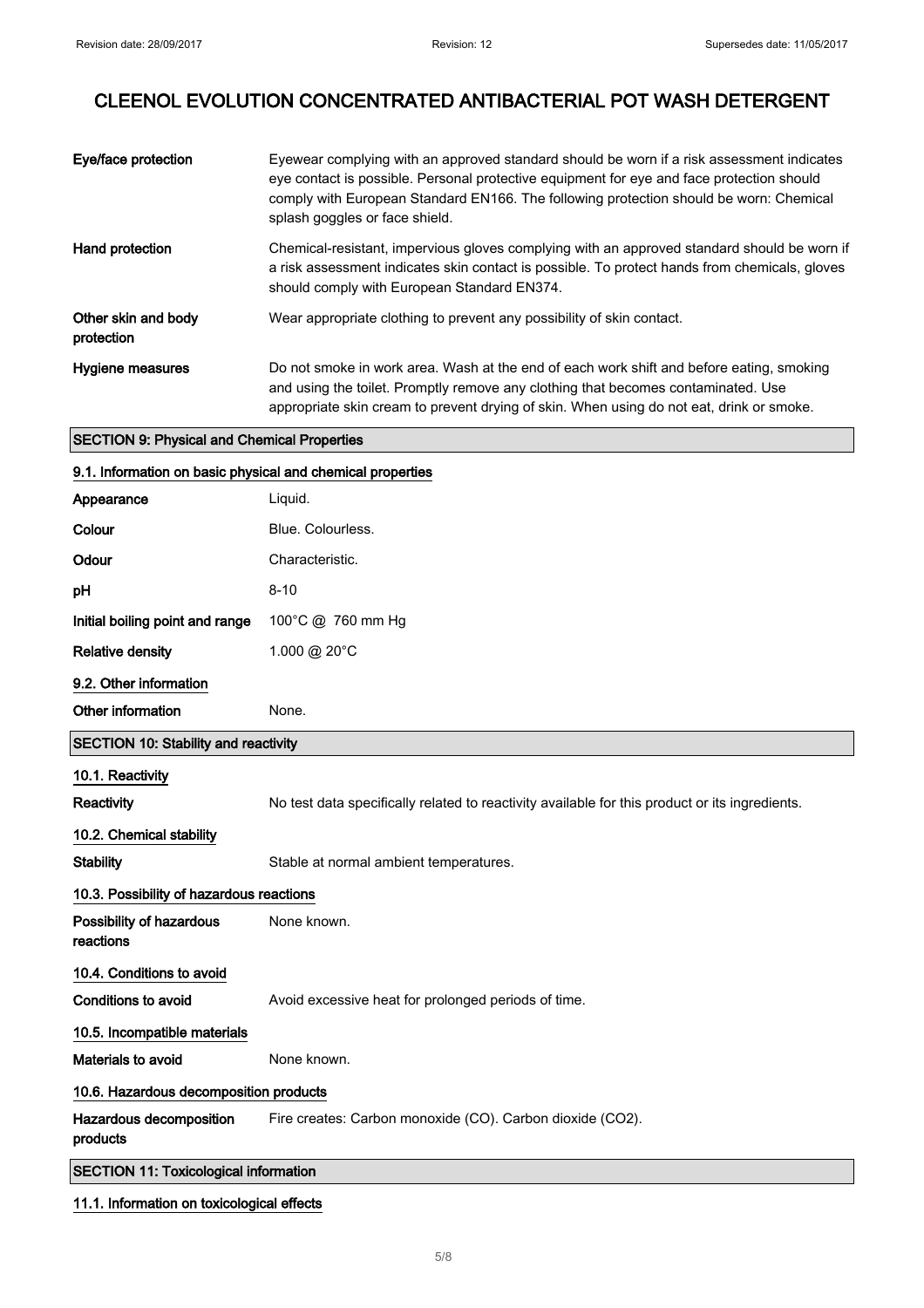| Acute toxicity - oral<br>ATE oral (mg/kg)     | 4,166.66666667                                                                                                                                    |
|-----------------------------------------------|---------------------------------------------------------------------------------------------------------------------------------------------------|
| Acute toxicity - dermal<br>ATE dermal (mg/kg) | 12,087.91208791                                                                                                                                   |
| Inhalation                                    | Gas or vapour in high concentrations may irritate the respiratory system. Symptoms following<br>overexposure may include the following: Coughing. |
| Ingestion                                     | May cause discomfort if swallowed.                                                                                                                |
| <b>Skin contact</b>                           | Liquid may irritate skin.                                                                                                                         |
| Eye contact                                   | Irritating to eyes.                                                                                                                               |
| <b>SECTION 12: Ecological Information</b>     |                                                                                                                                                   |
| Ecotoxicity                                   | Not regarded as dangerous for the environment.                                                                                                    |
| 12.1. Toxicity                                |                                                                                                                                                   |
| <b>Toxicity</b>                               | The product is not believed to present a hazard due to its physical nature.                                                                       |
| 12.2. Persistence and degradability           |                                                                                                                                                   |
|                                               | Persistence and degradability The product is biodegradable.                                                                                       |
| 12.3. Bioaccumulative potential               |                                                                                                                                                   |
| <b>Bioaccumulative potential</b>              | Not known.                                                                                                                                        |
| 12.4. Mobility in soil                        |                                                                                                                                                   |
| <b>Mobility</b>                               | The product is soluble in water.                                                                                                                  |
| 12.5. Results of PBT and vPvB assessment      |                                                                                                                                                   |
| Results of PBT and vPvB<br>assessment         | This product does not contain any substances classified as PBT or vPvB.                                                                           |
| 12.6. Other adverse effects                   |                                                                                                                                                   |
| Other adverse effects                         | None known.                                                                                                                                       |
| <b>SECTION 13: Disposal considerations</b>    |                                                                                                                                                   |
| 13.1. Waste treatment methods                 |                                                                                                                                                   |
| <b>Disposal methods</b>                       | Dispose of waste to licensed waste disposal site in accordance with the requirements of the<br>local Waste Disposal Authority.                    |
| <b>SECTION 14: Transport information</b>      |                                                                                                                                                   |
| 14.1. UN number                               |                                                                                                                                                   |
| UN No. (ADR/RID)                              | 1760                                                                                                                                              |
| UN No. (IMDG)                                 | 1760                                                                                                                                              |
| UN No. (ICAO)                                 | 1760                                                                                                                                              |
| UN No. (ADN)                                  | 1760                                                                                                                                              |
| 14.2. UN proper shipping name                 |                                                                                                                                                   |
|                                               |                                                                                                                                                   |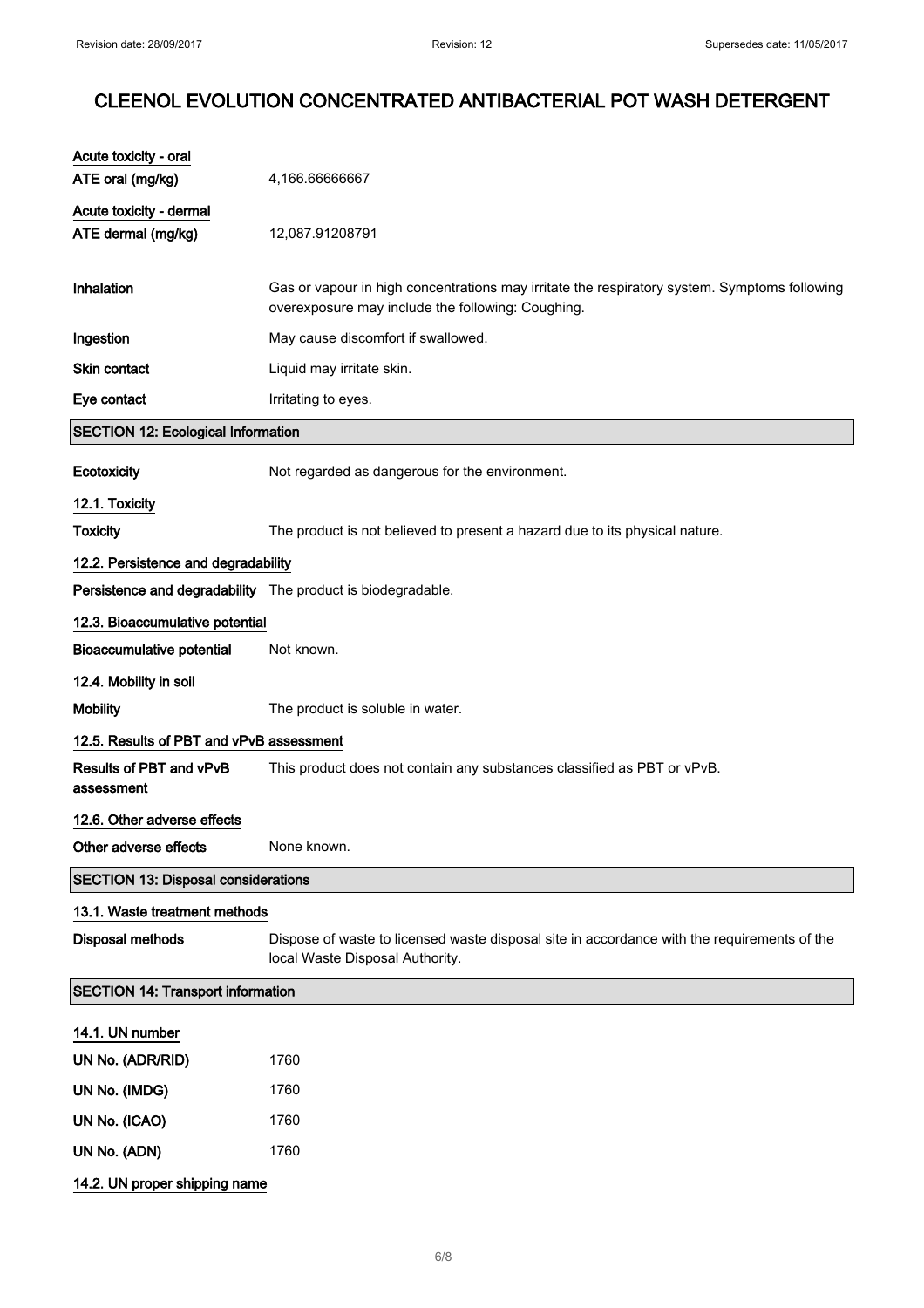| Proper shipping name<br>(ADR/RID)                           | CORROSIVE LIQUID, N.O.S. CONTAINS BENZALKONIUM CHLORIDE |  |
|-------------------------------------------------------------|---------------------------------------------------------|--|
| <b>Proper shipping name (IMDG)</b> CORROSIVE LIQUID, N.O.S. |                                                         |  |
| <b>Proper shipping name (ICAO)</b> CORROSIVE LIQUID, N.O.S. |                                                         |  |
| Proper shipping name (ADN) CORROSIVE LIQUID, N.O.S.         |                                                         |  |
| 14.3. Transport hazard class(es)                            |                                                         |  |
| <b>ADR/RID class</b>                                        | 8                                                       |  |
| <b>ADR/RID classification code</b>                          | C <sub>9</sub>                                          |  |
| <b>ADR/RID label</b>                                        | 8                                                       |  |
| <b>IMDG class</b>                                           | 8                                                       |  |
| ICAO class/division                                         | 8                                                       |  |
| <b>ADN class</b>                                            | 8                                                       |  |

### Transport labels



| 14.4. Packing group                                         |            |  |
|-------------------------------------------------------------|------------|--|
| <b>ADR/RID packing group</b>                                | Ш          |  |
| IMDG packing group                                          | Ш          |  |
| ADN packing group                                           | Ш          |  |
| ICAO packing group                                          | Ш          |  |
| 14.5. Environmental hazards                                 |            |  |
| Environmentally hazardous substance/marine pollutant<br>No. |            |  |
| 14.6. Special precautions for user                          |            |  |
| <b>EmS</b>                                                  | $F-A. S-B$ |  |
| ADR transport category                                      | 3          |  |
| <b>Emergency Action Code</b>                                | 2Χ         |  |
| <b>Hazard Identification Number</b><br>(ADR/RID)            | 80         |  |
| Tunnel restriction code                                     | (E)        |  |

### 14.7. Transport in bulk according to Annex II of MARPOL and the IBC Code

SECTION 15: Regulatory information

#### 15.1. Safety, health and environmental regulations/legislation specific for the substance or mixture

National regulations The Chemicals (Hazard Information and Packaging for Supply) Regulations 2009 (SI 2009 No. 716).